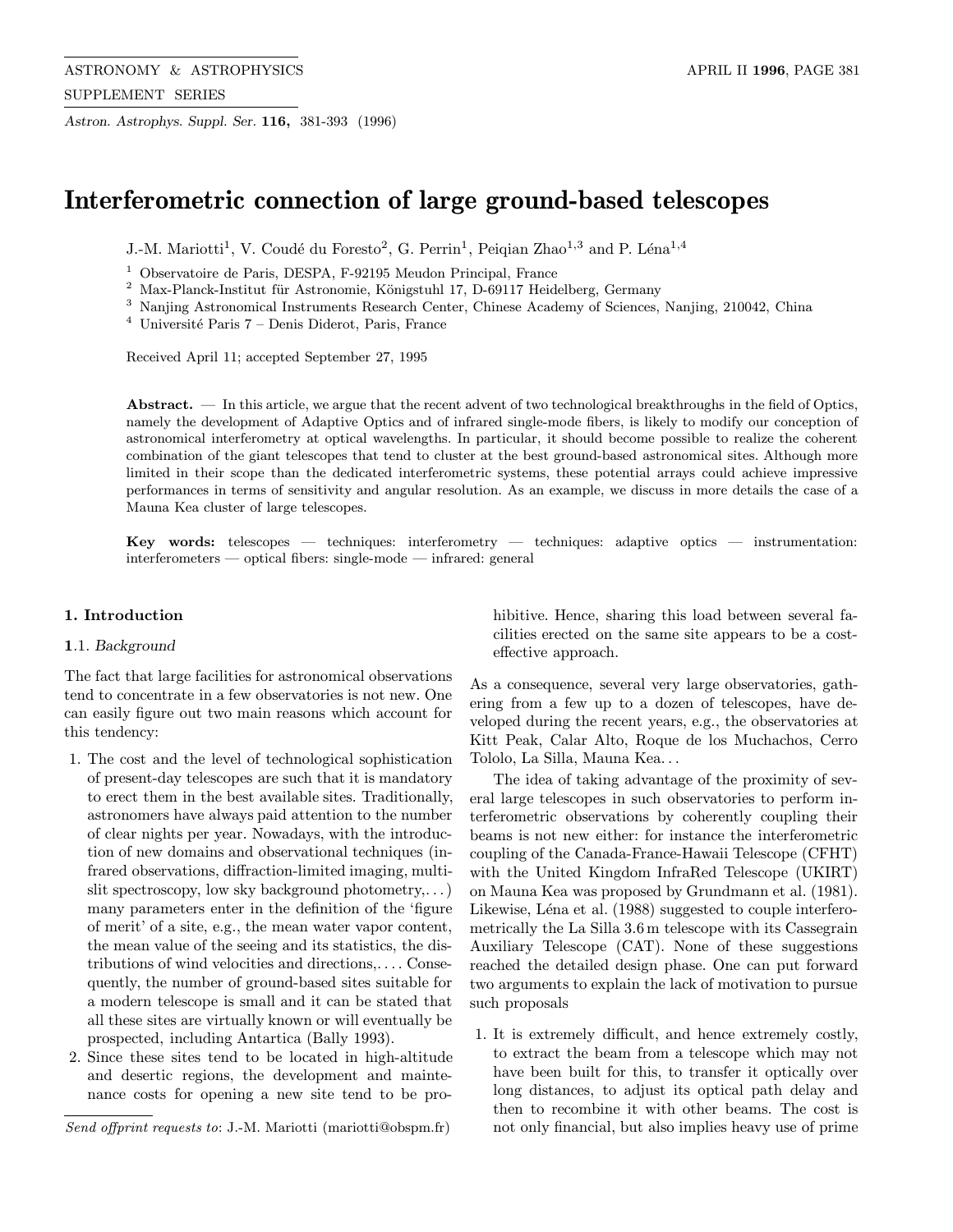observing time on each individual telescope for system debugging and commissioning.

2. In seeing limited conditions the gain in sensitivity is not decisive between small ( $\simeq 0.5 \,\mathrm{m}$ ) and large ( $\simeq 4 \,\mathrm{m}$ ) telescopes: it can be shown (e.g., in Roddier  $&$  Léna 1984a, b; Dyck & Kibblewhite 1986) that the limiting magnitude of an optical interferometer is a steep function of the Fried parameter  $r_0$  characterizing the strength of the turbulence, but is only weakly dependent on the diameter  $D$  of the individual pupils in the array. The actual gain in sensitivity with  $D$  is a complex function of the experimental parameters, but it can be as low as  $D^{1/6}$ .

Therefore it was considered much more efficient to build a dedicated interferometer, even with small telescopes, rather than to try to couple large telescopes which had never been designed to provide an interferometric mode.

We claim that these arguments are no more valid.

# 1.2. The revolutions of adaptive optics and fiber-linked interferometry

It is of course well known that Adaptive Optics (AO) considerably increases the sensitivity of an interferometric array by restoring the transverse coherence of the wavefront over its individual pupils (Roddier  $&$  Léna 1984a, b; Greenaway 1992; Mariotti 1993). The efficiency of an AO system is usually expressed in terms of the Strehl ratio  $S$ of the image it produces which is, for a point source, the ratio of the central intensity of the corrected image to the central intensity of an ideal, diffraction limited image of a source with the same magnitude. It can be shown (Conan 1994) that for a single mode interferometer the sensitivity of the array is approximately proportional to the central intensity of the images formed by the telescopes, i.e., to  $SD<sup>2</sup>$ . If the performances of the AO system is such that the Strehl ratio reaches high values, say  $S \geq 0.2$ , the interferometric combination of large telescopes is considerably favored. This is one of the key arguments for projects like the VLT Interferometer (VLTI) or the Keck Imaging Interferometric Array (KIIA).

Unlike Adaptive Optics, which is likely to revolutionize the whole field of infrared (IR) instrumentation (Ridgway 1993), single-mode optical fiber technology is only relevant to interferometry. The idea of coherently coupling telescopes with optical fibers is more than ten years old (e.g., Froehly 1981), but the experimental demonstration has been obtained only recently (Coudé du Foresto  $\&$ Ridgway 1991) in the near infrared. The use of guided optics is an appealing concept for the design of an interferometer: fibers can maintain a constant optical path between two points in motion or in vibration; once the flux is launched inside the fiber it is protected against local seeing and geometrical aberrations; and, last but not least, fibers can extract an optical signal from any point in an optical set-up and transport it easily to any other location.

Thus, fibers can link telescopes with focal plane environments not optically designed for interferometry. There are however some drawbacks to the use of fibers which should be seriously taken into account. We discuss them in the next section.

## 2. Technological rationale

In this section, we present a possible technical strategy for coherent combination of large ground-based telescopes.

#### 2.1. Injection in the single-mode fiber

We will not discuss here the technical aspects relevant to Adaptive Optics: several meetings have recently covered this field and we refer the readers to these proceedings (e.g., Alloin & Mariotti 1993). We will only concentrate on the coupling of a focal plane image into a singlemode fiber. This problem has been studied by Shaklan & Roddier (1988) who have shown that the coupling efficiency of a perfect Airy disk into the fiber could be as high as  $\eta_c = 0.78$ . This factor is degraded if the telescope pupil has a large central obstruction  $d$  (Coudé du Foresto 1994), but the additional loss is less than 10% if  $d/D \leq 0.2$ .

The case of coupling a turbulent image into a fiber has also been studied by Coudé du Foresto (1994): he shows that in condition of partial correction by Adaptive Optics, the coupling efficiency is further degraded by a factor closely linked to the Strehl ratio  $S$  of the image. Recent experimental results (Coudé du Foresto & Hubin 1995) obtained with an IR single-mode fiber at the corrected focus provided by the COME-ON+ instrument (Rousset et al. 1994) of the ESO 3.6 m telescope of La Silla, have fully confirmed these expectations.

Hence, the sensitivity of an AO-corrected fiber-linked interferometer should be, everything else considered equal, proportional to  $\eta_c SD^2$ , to be compared with  $SD^2$ (cf. Sect. 1.2) for a classical approach. This moderate disadvantage could even be compensated by the elimination of the many reflections necessary to direct the free-airpropagating beam from the coudé foci of the individual telescopes to the delay lines.

### 2.2. Beam transportation in single-mode fibers

By definition, single-mode fibers preserve the phase of the radiations they guide, thus allowing their use in an interferometer. Care should be taken however that the total optical path inside a fiber can slowly evolve under thermal variations and mechanical stress; in the case of hectometric to kilometric fiber lengths that we will consider here, it is thus mandatory to measure, and possibly actively control (Reynaud 1994) the optical path differences between the various fibers of the array. We will come back to this problem in Sect. 2.5.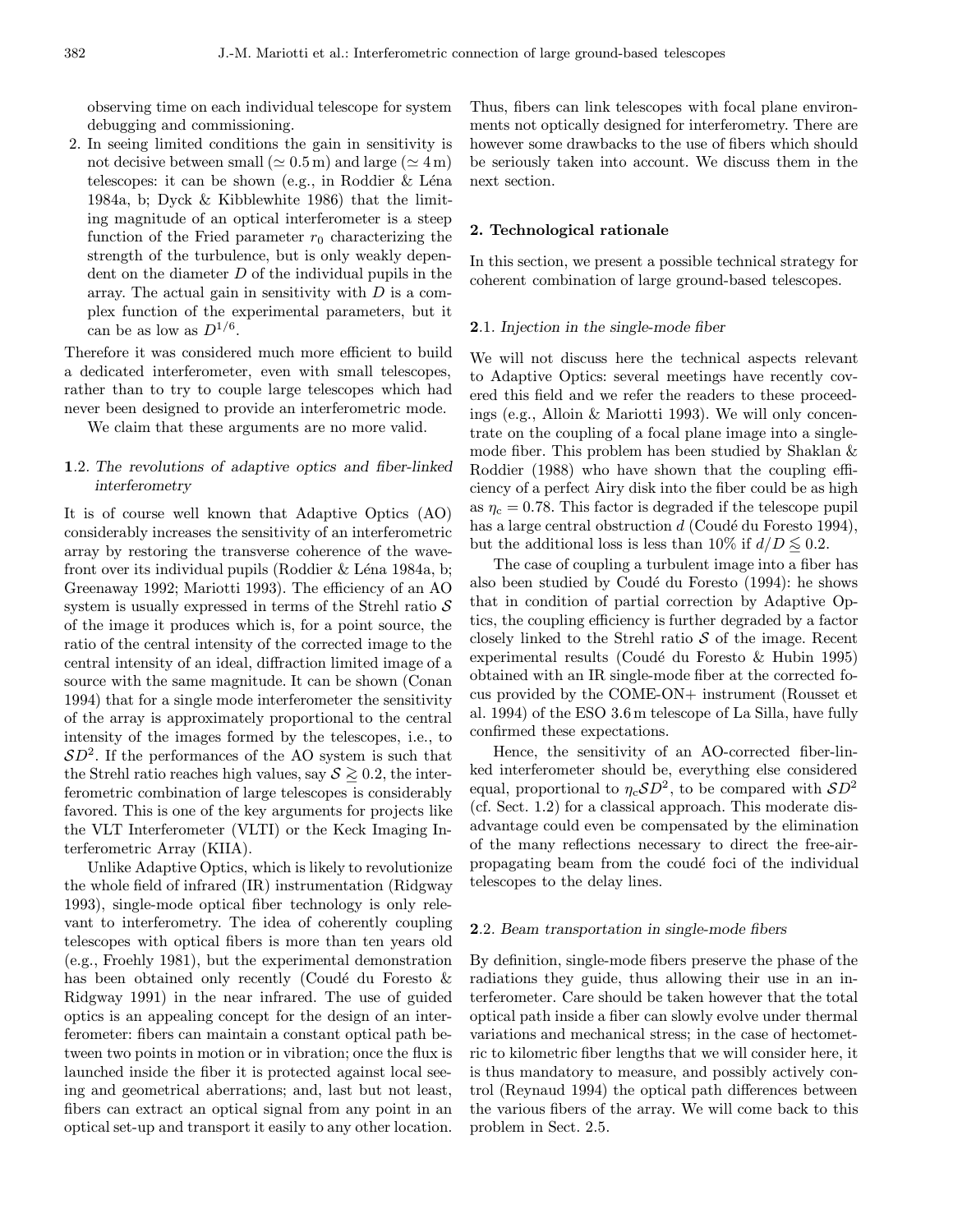Fibers may also alter in two ways the status of the radiation that they guide. Firstly, the transmission of the material used in a given fiber restricts its use to a given wavelength domain. Inside this domain, the fiber will have an attenuation coefficient that will eventually limit the total length of fibers in each arm of an astronomical interferometer. In the visible and near-IR domains (up to  $1.6\,\mu\text{m}$ , silica components with virtually no attenuation over kilometric distances have been developed for telecommunication applications: these fibers fulfill the astronomical requirements. Above  $2 \mu m$ , the attenuation of silica fibers becomes high, and one should preferably use fluoride glass fibers up to  $4 \mu$ m. This material allows to propagate astronomical beams up to about a hundred meters, and gaining a factor of 10 should be technologically achievable during the next few years (Mazé 1994). Above  $4 \mu m$ , chalcogenide glass fibers have been developed; to our knowledge, no single-mode component has been commercialized yet, and the attenuation per meter remains very high. For the  $10 \mu m$  domain single-mode hollow wave guides and guided optics components have also been developed (Jenkins et al. 1992), which also show attenuation levels which are presently too high for applications in astronomical interferometry. It is hazardous to predict any impending breakthrough in this domain.

Moreover, fibers are dispersive and the need to use large optical bandwidth for astronomical applications results in tight constraints for the equalization of the lengths of the fibers and of their mean dispersion. These constraints can be relaxed if dispersion-flattened fibers are used. This kind of fibers, for which, around a given wavelength, the wave-guide dispersion compensates the material intrinsic dispersion, have been actively developed in the near-IR domain (at 1.2 and  $1.6 \,\mu\text{m}$ ) for telecommunication applications (e.g., Okamoto et al. 1979), and could probably be made with fluoride glass.

Secondly, a so-called 'single-mode' fiber actually guides two radiation modes, corresponding to two orthogonal polarization states. If care is not taken, mode coupling during the propagation inside the fibers of an interferometer can alter the fringe visibility at the output, or even cancel it. To avoid this problem it is of course possible to select a given polarization state with polarizers at the output of the fibers. Since astronomical sources are usually not polarized, half of the light is lost in this operation. Fortunately, in the recent years, polarization preserving fibers, which avoid this mode coupling problem and allow to use all the transmitted light at the fiber output, have become available, both in the silica and the fluoride glass domains. Usually, the core of these fibers is asymmetric, thus the coupling efficiency  $\eta_c$  is lower than for a classical fiber.

## 2.3. Delay lines for fiber-linked interferometers

Fibers can transport the beams from the telescopes to the recombination point of the array, but they cannot compensate for the time-varying optical path difference (opd) between the beams that occurs because the entrance pupils of the telescopes do not sit on the same wavefront. To cancel the opds between the various beams, we still need to introduce a variable delay, usually obtained by forcing the light to travel an extra path in a low-dispersion medium (vacuum or air). A useful rule of thumb is that the stroke of such a delay line is about half the length of the baseline (see, e.g., Sect. 4). For a kilometric array, the requirement of building, for each of its baselines, a delay line with several hundreds of meters of stroke and yet a sub-wavelength precision of motion appears prohibitive.

At a given instant however, the opd  $\Delta$  between two beams can be very large, but its rate of change is not high: it is given by

$$
\frac{d\Delta}{dt} = \frac{d\Delta}{dH}\frac{dH}{dt}
$$

$$
= [-L_X \sin H \cos \delta - L_Y \cos H \cos \delta] \frac{dH}{dt} \quad (1)
$$

where  $L_X, L_Y, L_Z$  are the projection of the baseline vector on the usual reference system (Thompson 1985), H and  $\delta$  are the hour angle and declination of the source and  $dH/dt \simeq 7.3 \; 10^{-5} \; \text{rd.s}^{-1}$ . Assuming a baseline of one kilometer, the worst case is for an East-West orientation  $(L_X = 0)$  and  $H = \delta = 0$ . It yields

$$
\frac{d\Delta}{dt} = 7.3 \, 10^{-2} \, \text{m.s}^{-1}
$$

In other words, around a given instant, the delay  $\Delta$  can be decomposed into a large DC component (a few hundred meters) and a small AC variation (a few centimeters per seconds). As already discussed for other long-baseline interferometric projects (Faucherre 1991), we propose to take care separately of these delays.

#### 2.3.1. The short stroke delay line

Let us consider a delay line with a maximum delay of a hundredth of the baseline, i.e., in our example, 10 meters. This is about the delay used in high resolution Fourier Transform Spectrometers (Brault 1985) and is much less than, for instance, the stroke of the delay lines of the VLT Interferometer (Faucherre 1991). Although apparently complex, such components are well within the capabilities of present day technology.

Moreover, it has recently been proposed that such delay lines could be realized by mechanically stretching a dispersion-flattened fiber (Coudé du Foresto et al. 1995): in particular, these authors have proposed a solution where a single fiber could tolerate a differential delay of 10 m while maintaining dispersion inside the whole K photometric window at a tolerable level.

Fluoride fibers can bear an elongation of at least 1% of their total length (Mazé 1994) while remaining in the elastic domain. Still, this means that another kilometer of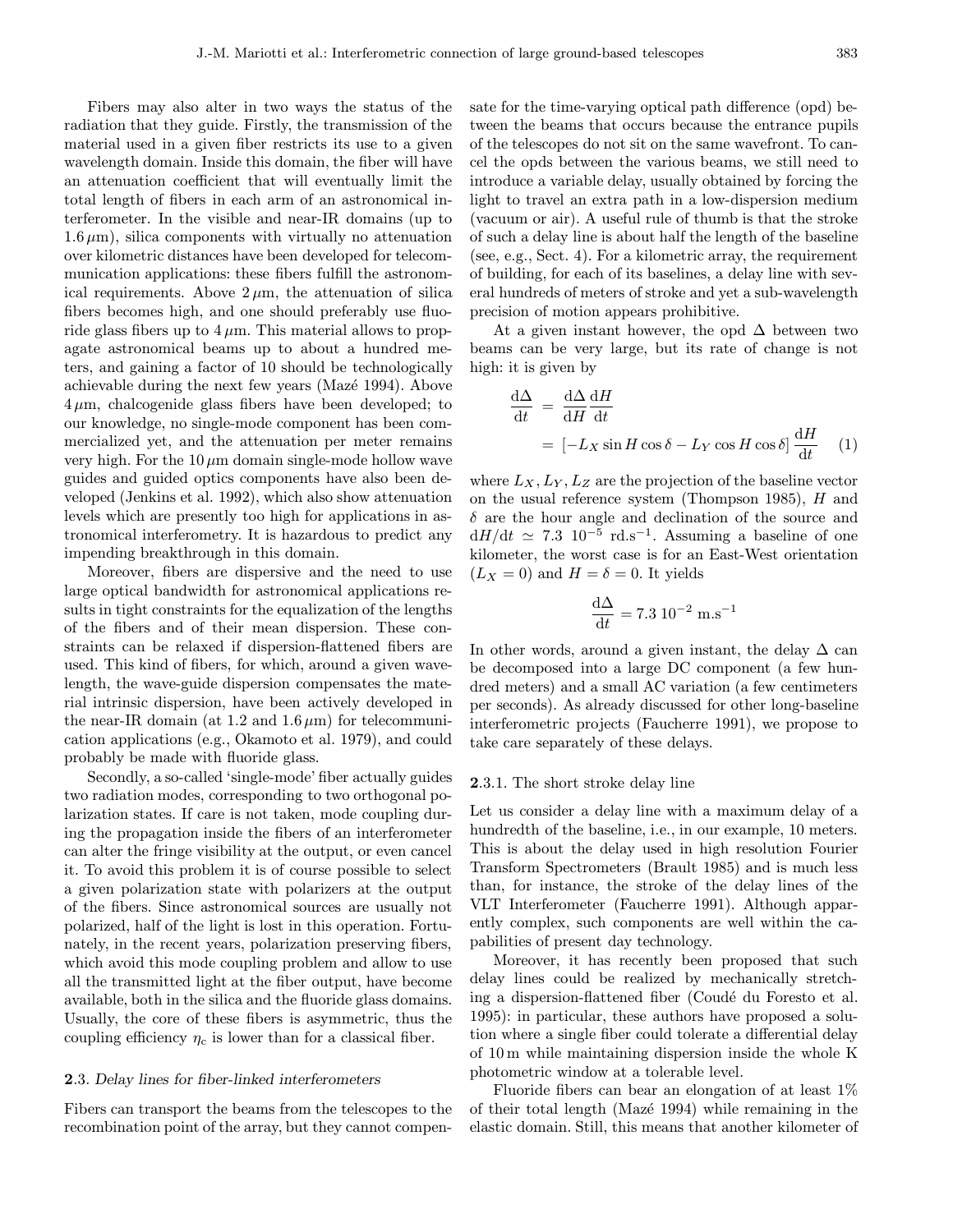

Fig. 1. Interferometer overview: stellar radiation is picked-up by fibers at the adaptive optics corrected foci of two telescopes; radiation goes through a two-stage (continuous and incremental) optical path difference control; the suitably delayed beams are combined in a fibered directional coupler and focused on detectors

fiber would have to be used in order to obtain the required 10 m of variable delay. To avoid this problem, as well as to reduce the perturbing effects induced on the fiber by the stretching, Zhao et al. (1995) have proposed to use a series of dispersion-flattened fiber loops, whose length would increase as powers of 2 of some unit length, and which could be commuted in or out the fiber path by rapid optical switches: this would reduce the required stroke of the stretched fiber to about this unit length, e.g. 1 cm, and would allow to build a full 10 m range delay line with ten fiber loops with lengths ranging from 1 to 512 cm.

# 2.3.2. The incremental delay line

The long-stroke incremental delay line could be easily realized with a classical approach, i.e. by translating a miror inside a tunnel. The total length of the tunnel has to be large (one half of the total base length, or one quarter if a double-pass set-up is used) but the mechanical precision can be rather coarse: indeed, during the observations this delay line does not move, since the delay is controlled by the short stroke delay line. When the full stroke of the latter is reached, it has to be reset quickly to its zero point while the incremental delay line is moved to a new position corresponding to the zero point of the continuous delay line.

We stress the point that this mechanical movement does not have to be precise: a correct optical alignment should be preserved, but this can easily be achieved by using servo-mechanisms for pointing the beam coming from the fiber to the center of the retro-reflector which could be itself a simple flat mirror supported on a tip-tilt mount insuring the alignment of the reflected beam toward the exit of the delay line. We believe that the requirement on the mechanical precision should be only of the order of a millimeter. It is of course mandatory that the actual delay obtained with the new position of the mirror be measured with interferometric precision: this can be easily performed by a classical laser-ranging system using a fiducial mark attached to the carriage. Also, we note that since the diameter of the collimated beam traveling in the delay line can be very small the retro-reflector could be an optical piece of reasonable size. Indeed, its diameter should be essentially determined by Fresnel diffraction effects: in this case, the optimal size of the beam, i.e. the size which minimizes the size of the collecting optics after propagation over a distance L, is  $d_{opt} = \sqrt{\lambda L}$ . For a wavelength of 10  $\mu$ m and for  $L = 200$  m, this yields  $d_{opt} = 5$  cm. This, as well as the very long total delay, favors the option of a vacuum system rather than an open air delay line.

Of course, during the positioning phase of the incremental delay line, observations have to be suspended. These interruptions could be kept within reasonable limits, say 10 to 20 s, while the contiguous windows of signal acquisition, even with the maximum rate of change of the opd discussed above are, at least, 137 s assuming a 10 m range of the continuous delay line and a kilometric baseline.

#### 2.4. Beam combination and instrumentation

At the output of the delay lines, the beams can be either directly combined, or fed back into fibers. In the latter case, guided-optics components, such as polarizationpreserving or polarization-separating X-couplers, optical switches,... could be used to perform the beam combination and the bulk of the instrumental set-up. In the former case, classical solutions could be used. We note however that we are here in the case of a single-mode interferometer; hence the notions of pupil and image planes are not relevant. Examples of single-mode beam combination and instrumentation are discussed in more details in the ESO VLT Report No. 65 (1992).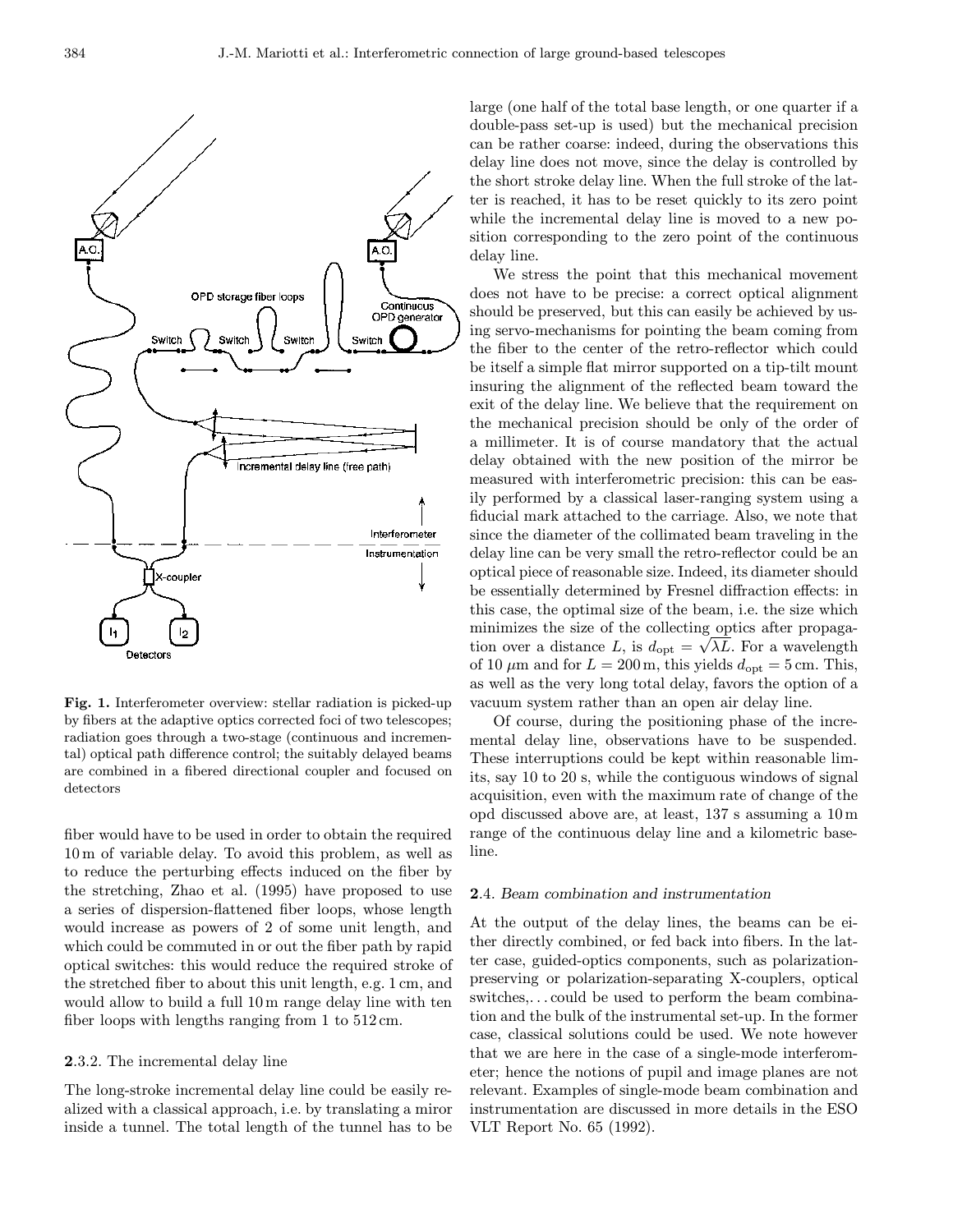## 2.5. Opd control

Figure 1 illustrates a conceptual design of the proposed set-up. Since this design involves several components, each performing a specific task, it is extremely important to check for each beam the actual optical path accumulated from the injection point down to the recombination point. This active metrological control probably cannot be performed by a single system, but has to be divided into checks of individual components

- 1. At the entrance of the delay lines a laser beam could be split into as many beams as telescopes in the array, injected backwards into the fibers, then retro-reflected at the focal plane of the telescopes and collected back at its launching point. The laser wavelength has to be chosen outside the wavelength domain of interest for the astronomical observations, yet within the singlemode range of the fiber, so that it could be retroreflected by, e.g., an anti-transmission coating of the fiber head. Also, this would allow loss-less injection of the control beam into the fibers through highly chromatic X-couplers.
- 2. The piece of the continuous delay line where the fiber is actually stretched could be easily monitored with a laser and a fringe counting system. The fiber loops which store the opd could be checked in a Michelson set-up against a fixed reference arm. Since those loops would be in a stable and possibly thermally controlled environment, they should not contribute to large opd variations.
- 3. As already mentioned in Sect. 2.3.2, a laser ranging system could be used for the control of the incremental delay line. In order to avoid differential errors due to offset propagation, the beam of the ranging equipment could be injected in the fiber just before the entrance of the delay line.
- 4. Finally, the control of the last section, from the output of the delay line to the mixing point in the beamcombiner would of course depend on the technology used, either free propagation, or guided optics. Whatever the choice, solutions comparable to those described above could probably be used. Again, this part of the set-up would lie in a protected environment, so that the control of the opd would not be more complex than for any other interferometer.

The error signals should then be added, the results compared by pairs of beams (i.e. for each baseline) and nulling commands sent to the short stroke delay lines. Perturbations of the passive components (i.e. all except the stretched fiber) are expected to have very low band-passes, so that achieving sub-wavelength accuracy in internal opd nulling should not be too demanding. This scheme for opdcontrol leaves out of the loop the optical path from the telescope pupil to the injection point into the fiber: it is of course feasible to monitor this path, but this would require equipping each telescope of the array with a dedicated high precision control system. We believe that, unless proven absolutely necessary, this procedure is uselessly difficult: indeed, inspections of large classical telescopes have shown that most of them are unexpectedly stable, as far as opd is concerned (Bourlon & Léna 1990). More precisely, it is likely that the total opd perturbation inside the telescope is at least one order of magnitude smaller than those produced by atmospheric turbulence.

The importance of these atmospherically induced opd fluctuations (the so-called differential piston mode of the turbulence) depends on the seeing (Roddier 1981) and the baseline or the outer scale of turbulence (Ziad et al. 1995); typical rms values are between 20 and  $150 \,\mu \mathrm{m}$ . In Sect. 3.2 we propose a scheme allowing to correct for this last source of opd perturbations.

## 3. Scientific rationale

# 3.1. Wavelength coverage

Presently, our proposal could be implemented only for wavelength domains where dispersion compensated guided optics components have been developed. This leaves only a few very narrow spectral windows inside the near infrared 'silica domain'. But there is no reason why this technology, developed for telecommunication purposes, could not be extended throughout the whole domain of transmission of silica fibers and even to the 'fluoride glass' domain (Coudé du Foresto et al. 1995), thus opening a window from, say,  $1 \mu m$  to  $4 \mu m$ .

For shorter wavelengths, the performances of the interferometer would be seriously reduced due to the poorer Strehl intensities achieved by AO correction and by the very scarce sky coverage. Sodium laser beacons (the socalled artificial guide stars) could help, but this would involve equipping all the telescopes of the array with extremely complex and expensive technology, a solution not in the direction of this proposal. Besides, achromatization of the interferometer in the visible could probably be achieved only for very narrow spectral windows.

On the other hand, the thermal infrared region, say from 4 to 20  $\mu$ m, is extremely attractive: adaptive optics will achieve nearly perfect correction for a close to 100% sky coverage. In order to open this wide window, two problems need to be solved.

- 1. The technology of single-mode guided optics has to be fully developed. In particular, it is difficult to predict if fibers with very low absorption over kilometric distances could be easily manufactured and, if so, at which cost.
- 2. Assuming that such components will eventually become available, the problem of the instrumental background thermal emission has to be looked at in details. Two sources of background could cause high instrumental emissivity: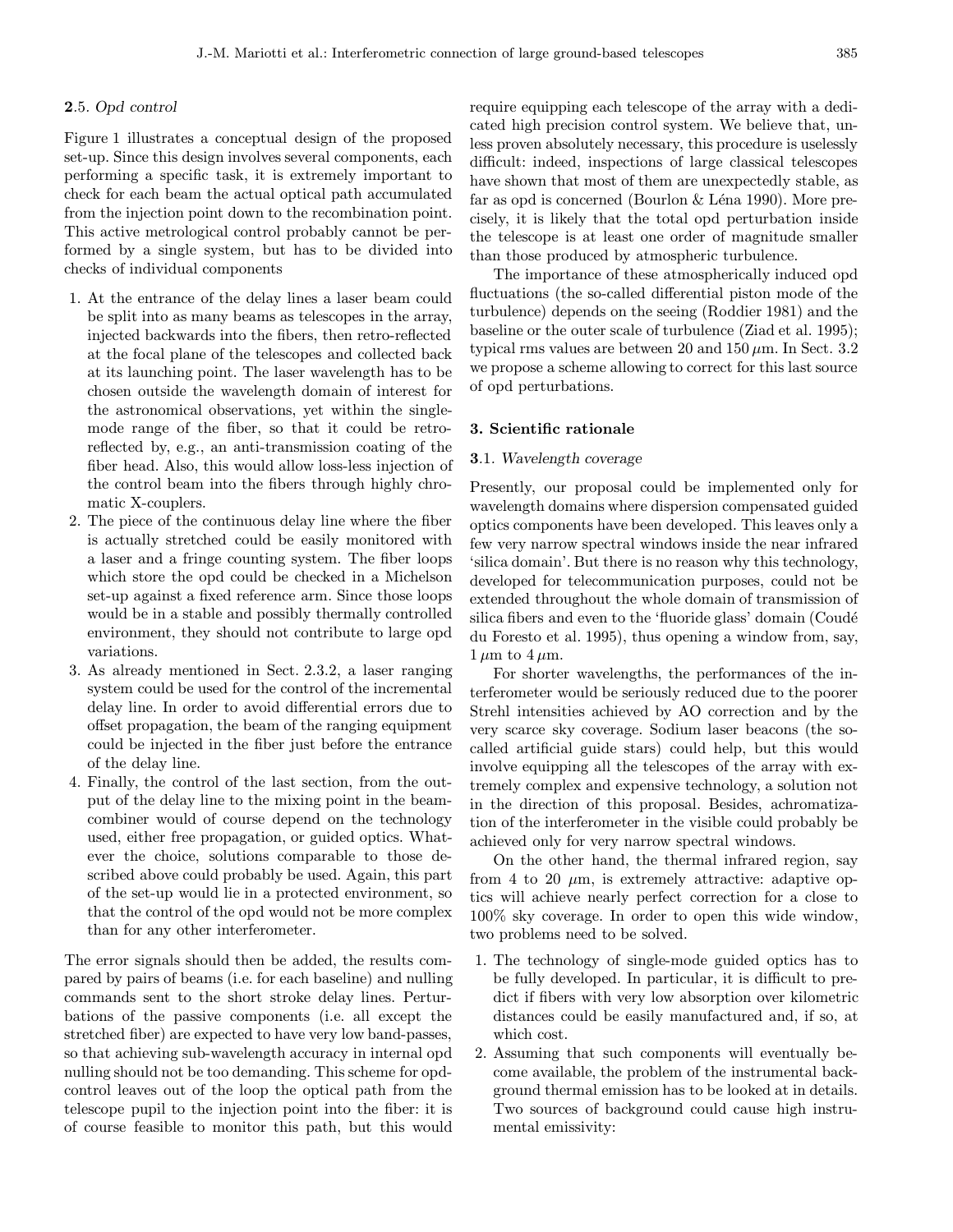- (a) the cladding of the fibers, at ambient temperature, generates background photons which can penetrate and propagate inside the core of the fiber. Fortunately, these cladding modes are weakly coupled and can be easily eliminated: in practice, it is sufficient to tightly wrap and cool the last section of the fiber (say, 1 meter) in front of the detector.
- (b) unfortunately, not all the light path is done within guided optics: the incremental delay line is also a potential source of instrumental background since the output fiber will accept all the light emitted by the delay line tunnel within its acceptance cone. In order to reduce this effect, one could imagine cooling, e.g. to liquid nitrogen temperature, the walls of the tunnel, but this will certainly increase the complexity of the system. It is probably more reasonnable to admit that the instrumental emissivity of the interferometer will be high.

## 3.2. Field of view

By definition, a single-mode fiber accepts only a coherent beam étendue of  $\sim \lambda^2$ . In other words, the field of view picked-up by the entrance fibers of the interferometer will be of the order of the size of an Airy disk, whatever the correction achieved by adaptive optics. To this respect, fiberlinked interferometers share the basic properties of radiointerferometers. This could appear as a severe limitation, but one should remember that these interferometers will be highly diluted, i.e., the ratio of the typical baselength to the telescope pupil diameters will be very high. Since the telescopes of the array will not be movable, one must rely on the super-synthesis effect to improve the spatial frequency coverage. In these conditions, it is well known that the imaging capabilities of such arrays are poor, the typical number of independent pixels in the restored maps being of the order of the number of independent baseline visibilities observed. These arrays are hence well suited for very high resolution imaging of compact sources and not for imaging of extended objects already resolved by monolithic telescopes.

However, it is possible to use the same array to observe two or several nearby Airy disk fields: one obvious solution would be to use a set of independent fibers in the focal plane of each telescope, each positioned so as to pick-up an Airy disk field. The corresponding fibers would then feed independent interferometric set-up, allowing the simultaneous observations of several sources in the field in the spirit of the multi-object spectroscopy instrumentation.

The obvious drawback of such a scheme is that it imposes to replicate most of the elements of the interferometer, including the linking fibers, the short stroke delay lines and the opd control systems, thus boosting the complexity and the cost of the interferometer. An elegant alternative would be to feed two (or even more) beams into the same fiber (Fig. 2). Of course, this requires to multiplex the signals in order to be able to disentangle the beams at the output of the set-up. One can imagine easily several solutions:

- Polarization multiplexing, where the beams are polarized at right angles and fed to a polarization preserving fiber. At the output of the delay lines, the beams are easily separated by a polarization splitting X-coupler. This is probably the simplest solution, but also the less flexible.
- Spectral multiplexing, where the beams are optically filtered in adjacent spectral bands. A dichroic Xcoupler or a spectrograph can be used to demultiplex the beams at the output. This solution is more flexible, since the optical bandwidth can be somehow adjusted to optimize the performances of the set-up.
- Frequency multiplexing, where one of the interferometric signal is modulated at high frequency by, e.g., modulating the opd with an amplitude  $\lambda$  or a few wavelengths. This solution is the most efficient in terms of sensitivity since it allows to conserve all the light, but requires to feed the beams through the same instrumentation, since the demodulation can be performed only after the detection of the interferometric signals. – Temporal multiplexing, where the beams are increasingly delayed with a group delay of  $n\Delta t/2$ , where n is the order of the interferogram and  $\Delta t$  is the temporal window of acquisition. This scheme preserves the total polarization, the spectral range and the metrology.

Whatever the solution, since the sources lie at slightly different coordinates, a differential delay appears between the zero opds. In order to remove it, a short stroke delay line can be inserted in one of the path before the mixing point, in a scheme similar to the one proposed by Beckers (1991). This differential delay is  $B.\alpha$ , where B is the apparent baselength and  $\alpha$  is the angular separation projected on the direction of the baseline. For  $B =$ 1 km and  $\alpha = 1$  min of arc, this leads to ~ 0.3 m, a delay which is within the stroke of the guided optics delay lines discussed above.

Beside the gain in observing time, we see two obvious applications of this mode of operation:

1. One can imagine for instance implementing a coherencing and/or a cophasing mode, i.e., using a bright reference source to obtain in real time the atmospheric and instrumental phase errors and provide the corrections for the faint sources lying inside the isoplanatic patch surrounding the reference. Since most of the path inside the interferometer will be common to all the sources, the differential errors in opd will be contributed essentially by the angular decorrelation of the atmospheric differential piston. An alternative to this real-time solution would be to use the same set-up, but in a much cheaper open loop version to simply monitor the atmospheric opd variations. The monitored opd error signal is recorded with the pistoned interferogram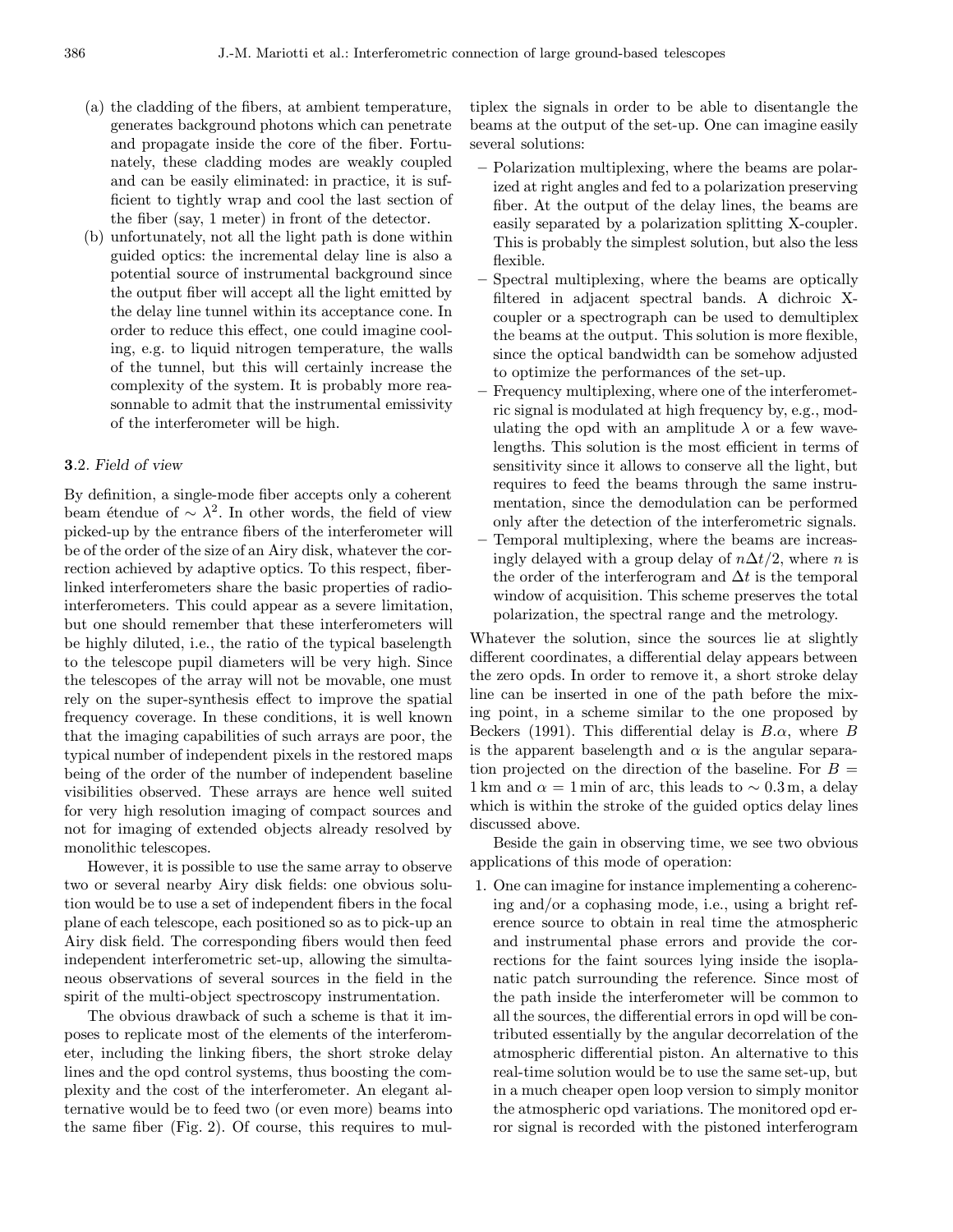

Fig. 2. Multiplexing scheme for feeding several beams into the same fiber

and can be used during the data reduction process to correct the visibility measurements.

2. In the cophasing mode, the measurement of the differential delay between the zero opds of two sources provides a measurement of the angle between the sources with interferometric precision. This is known as differential interferometric astrometry. The precision in separation determination in this mode has been derived by Shao & Colavita (1992). Extrapolating their results to a kilometric baseline, we find an accuracy of ∼ 3.5 micro-arcsec for a source-reference separation of  $15$ <sup> $\prime\prime$ </sup> and an integration time of 1 hour. For comparison, the reflex motion of the Sun due to Jupiter, as seen from 10 pc, produces an apparent displacement of  $\pm 500$  micro-arcsec, while the influence of the Earth would amount to  $\pm 0.3$  micro-arcsec.

## 3.3. Sensitivity and sky coverage

The limiting magnitudes and signal to noise ratios (SNR) for interferometric arrays with large adaptive opticscorrected telescopes have been derived by several authors. Since those results show a general agreement, we can refer to the case of the VLTI (ESO 1989; Beckers 1991). With respect to these estimates based on a classical optical approach, we believe that a fiber-linked interferometer would not be much less sensitive: the main factors that will determine the overall transmission efficiency  $\tau$  are the coupling efficiency of the free air propagating beam into the focal plane fiber ( $\sim 0.6$ ), the transmission of the kilometric fiber  $(≥ 0.95)$ , the fiber-to-fiber coupling efficiency through the incremental delay line (unknown but  $\geq 0.6$ ), the coupling efficiencies at fiber connections ( $\geq 0.98$  per connector and optical switches) and the transmission of the X-couplers  $(≥ 0.97)$ . Although highly uncertain, we believe that a safe estimate of  $\tau$  is between 0.1 and 0.2. This is to be compared with the 0.5 estimate for the 20-mirror optical train of the VLTI (ESO 1989), but we stress that in the latter case influence of dust scattering on the mirrors, ageing of the coatings and imperfect alignments have not been take into account. Everything else equal, the fiber-linked version of an optical interferometer as complex as the VLTI or the KIIA would represent a loss of 1 to 1.5 in limiting magnitudes with respect to its 'classical' counterpart. Given the opportunity opened by these giant interferometric arrays, this disadvantage does not appear large.

The price to pay in terms of sky coverage in the off-axis co-phased mode is more severe: assuming that the limiting magnitude for fringe tracking for a classical interferometer with 8 m telescopes is  $\sim 16$  (Mariotti 1993), a safe estimate for a fiber-linked interferometer would be 14.5. The sky coverage for such a limiting magnitude depends on the isoplanatic angle for the differential piston, which in turn depends on the mostly unknown outer scale of turbulence  $\mathcal{L}_0$  (Ziad et al. 1995) and on the wavelength of observation: it is likely to be quite large in the thermal infrared, but vanishingly small in the visible. Again, sodium laser beacons may improve the situation (Rigaut & Mariotti 1995) but this is beyond the scope of this paper.

## 3.4. A preliminary scientific program

The scientific importance of high resolution observations provided by large ground-based arrays of telescopes for the astrophysics of the next century has been already discussed in details in recent books and conferences. It provides the rationale for ambitious projects such as the VLT interferometric mode (referred to as VLTI) and the coherent combination of the two 10-m Keck telescopes (referred to as KIIA for Keck Imaging Interferometric Array). Obviously, the same broad range of astrophysical programs, from solar system bodies to high redshift galaxies, could be considered for our proposal. We note however that a fiber-linked array of giant telescopes would have a narrower spectral coverage and slightly reduced sensitivity (Sect. 3.3), but could provide a better imaging quality (if more than four telescopes are included) and a gain in angular resolution of an order of magnitude. With this in mind, we can focus on three particularly promising programs

1. Although it has been a very active field of research, both from a theoritical and an observational point of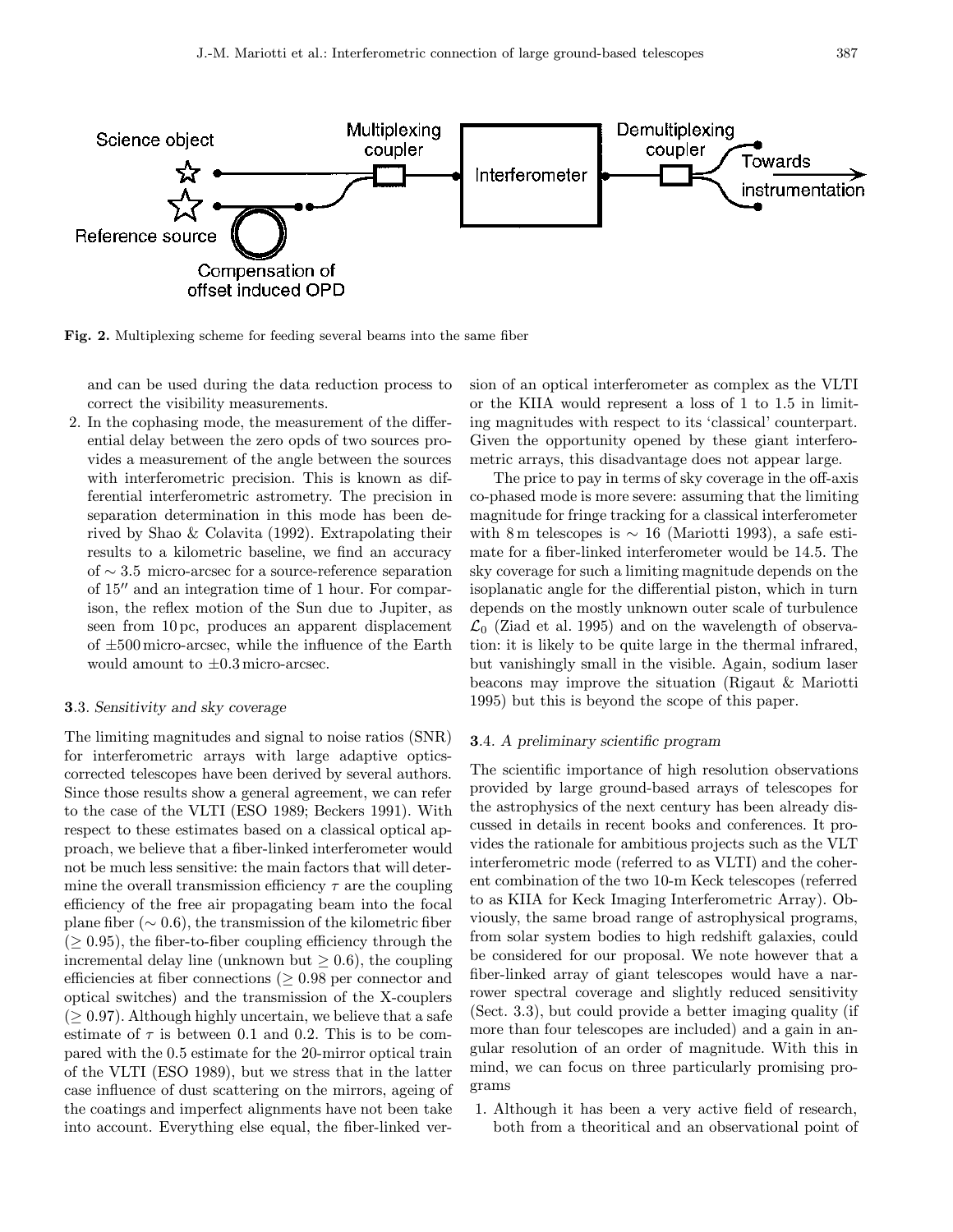view, the final elucidation of the physical status of Young Stellar Objects (YSOs) is still under debate. In particular, the paradigmatic picture of a T Tau star, with its dust and gas accretion disk and its highly collimated jets, has been built through strong indirect evidences. However, actual observations of these disks and jets require high angular resolution techniques. At  $2.2 \mu m$  a 1 km interferometric array would resolve 0.5 milli-arcsec, i.e.  $\sim 0.07$  AU at the distance of the closest concentrations of YSOs (150 pc): hence, the very inner part of the accretion disk, close to the stellar surface could be imaged, as well as the base of the jets. At larger distances from the central star, voids and unstabilities in the disk could be detected. Close young stellar binaries could be resolved and followed during their orbit, leading to mass estimations of the components.

A related subject is the disks around Main Sequence stars (such as  $\beta$  Pic). Here again, the interferometer could resolve details in the disk, e.g. voids caused by newly formed planets, but the contrast with respect to the central star imposes to observe at the largest possible wavelengths (Lagage et al. 1994). Taking  $\beta$ Pic itself as an exemple, it is interesting to note that the stellar disk ( $\sim$  1 milli-arcsec) will be fully resolved, while an hypothetical planet transiting over the star (Lecavelier des Etangs et al. 1995) would not.

In both cases, a large number of such sources could be observable.

- 2. At the other end of the star's life, when it has left the Main Sequence, the mass loss phenomenon starts to play a significant role. Dust forming in this strong stellar wind gives rise to an IR excess and can eventually hide the star itself at visible wavelengths. If it is currently believed that the grain-gas coupling in the circumstellar envelop can explain the dynamics of the mass outflow at large distances, the detailed mechanism initiating the mass loss close to the stellar surface where the temperature is still too high for dust to form is still under debate. Infrared observations at both high angular and high spectral resolution could allow to directly probe this region where outward motions and shock fronts are likely to play a key role (Lafon 1994). This will be possible by combining the high sensitivity of the array with its high angular resolution (at 1 kpc, the size of the stellar disk is about 1 milli-arcsec). Again, this class of objects will provide numerous targets.
- 3. Finally, a very promising program is related to the study of galactic nuclei, whether active or not. It has been already emphasized that an hectometric array such as the VLTI or the KIIA will allow at  $2.2 \mu m$  to detect in a few years the orbital motions of the group of stars closest to the Galactic Center (ESO 1989, Eckart et al. 1993) thus allowing to directly measure the mass

of the central core. Gaining an order of magnitude in resolution will of course allow to achieve the same result faster, but could also open access to similar measurement in external galaxies. Turning our attention to these galaxies, high priority targets would be starburst galaxies and active galactic nuclei (AGNs). At a distance of 10 Mpc for instance, a resolution of 0.5 milli-arcsec translates into 0.02 pc, or about one lightmonth: although the central engine will remain unresolved at this scale its immediate surrounding (the broad and narrow line regions and the hot dust component) could be studied in details.

Also in the extra-galactic domain, two programs might have important cosmological implication: such an interferometer would allow to directly determine the distance of external supernovae by monitoring the expansion of the associated IR echo (Chalabaev 1994) and studying the distribution of dark matter in the Universe through the gravitational lens phenomenon (Surdej 1994).

#### 4. The case of the Mauna Kea observatory

The site of Mauna Kea on the Hawaii island is certainly one of the best ground-based sites for astronomical observations. Among the large observatories, it has the highest elevation ( $\sim$  4200 m) and consequently both infrared transmission and seeing statistics are exceptional. Its location at latitude  $\sim 20^{\circ}$ N allows the observation of the whole Northern sky and a large fraction of the Southern one.

Table 1. Large telescopes in operation or in construction at the Mauna Kea site (adapted from the Information Bulletin 19 of the Institute for Astronomy, University of Hawaii, Sept. 1994)

| Telescope       | Diameter $(m)$ | Operational |
|-----------------|----------------|-------------|
| UKIRT           | 3.8            | 1979        |
| <b>CFHT</b>     | 3.6            | 1979        |
| Keck I          | 10             | 1992        |
| Keck II         | 10             | 1996        |
| $JNLT - Subaru$ | 8              | 1999        |
| Gemini          | 8              | 1999        |

By the end of this century, Mauna Kea will host four 8-m class telescopes, in addition to the two 4-m class telescopes already in operation as well as several smaller ones. Table 1 lists the six largest of this group, amounting for a total of  $\sim 280 \,\mathrm{m}^2$  of collecting area. In terms of gathering power, the only comparable site will be Paranal (Chile) with the four 8-m telescopes of the VLT ( $\sim 200 \,\mathrm{m}^2$ ) which features an interferometric mode (VLTI).

For each of the six telescopes of Table 1 an Adaptive Optics corrected focus is scheduled. As a matter of fact, a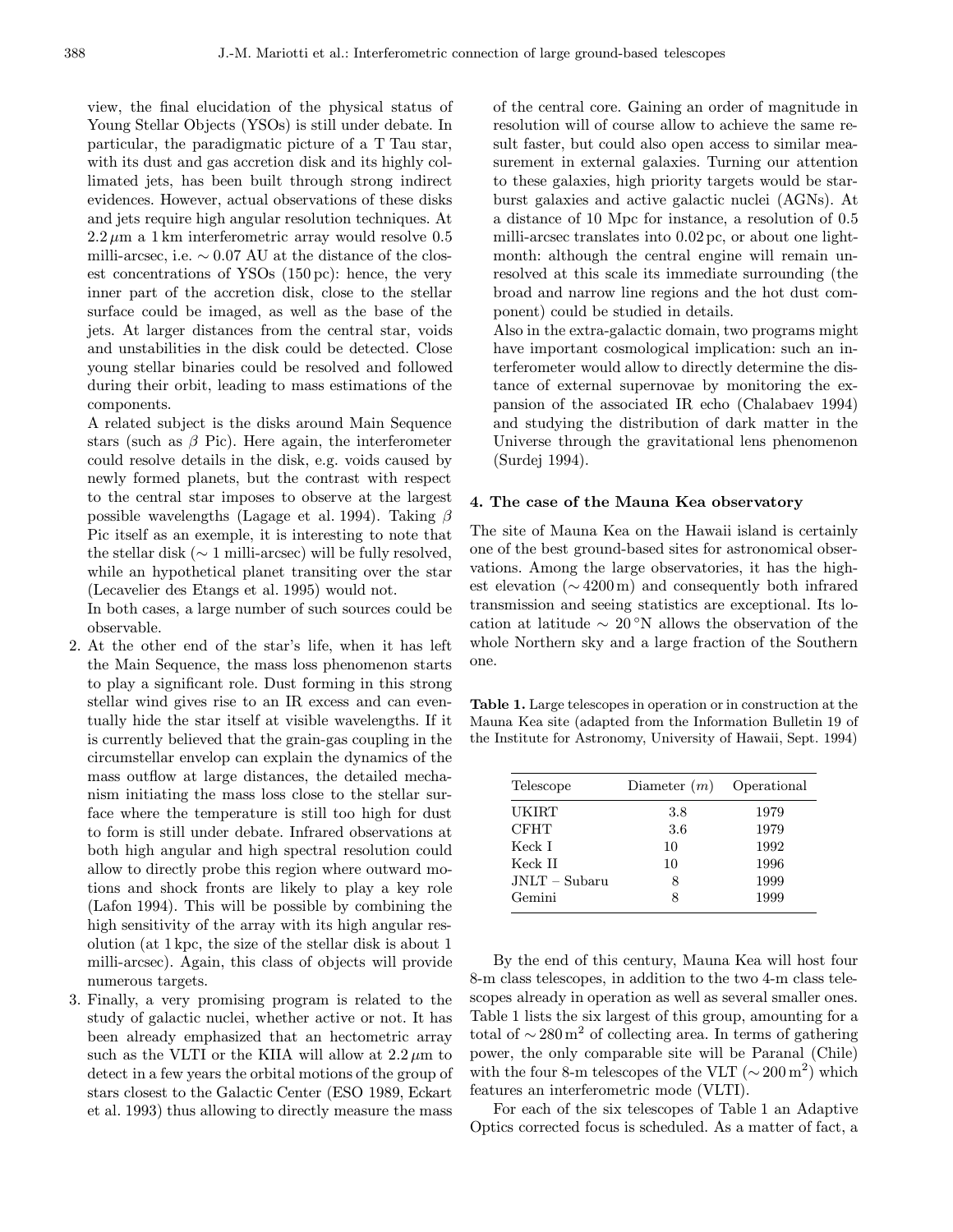

Fig. 3. Map of the summit of the Mauna Kea showing the main telescopes (adapted from the Information Bulletin 19 of the Institute for Astronomy, University of Hawaii, Sept. 1994). The horizontal scale and the elevation are in feet

team of the University of Hawaii has recently developed an AO system and achieved excellent image correction performances at the CFHT and UKIRT (Roddier et al. 1994).

Figure 3 is a map of the Mauna Kea summit showing the location of the main observing facilities. We have also drawn on the map the 15 baselines corresponding to the combination of the six telescopes of Table 1. The shortest baseline (75 m) corresponds to the combination of Keck I and Keck II, while the longest reaches ∼ 800 m. Unfortunately, the two 8-m telescopes and the group of the two Kecks lie approximately on an E–W line. It is hence mandatory to include in the array the two 4-m telescopes which provide together with Gemini some N–S baselines. This is illustrated in Fig. 4 which gives the spatial frequency coverages obtained for various source declinations. For each map, the tracks have been stopped for zenithal

distances greater than  $60^\circ$ . The purpose of these maps is only for illustration: they have been computed from direct estimates in Fig. 3 of the  $(X, Y, Z)$  coordinates of the telescopes: hence they are accurate to only  $\sim$  5%.

Figure 5 shows the corresponding Point Spread Functions. In these computations we have taken into account the actual diameter of the telescopes for each baseline. It is noteworthy that Michelson interferometry is rather tolerant with respect to a photometric unbalance of the combined beams: Roddier & Léna (1984a, b), then Beckers (1988), have shown that, assuming diffraction-limited beams, the sensitivity of a telescope pair with unequal apertures diameters  $D_1$  and  $D_2$  is proportionnal to  $D_1D_2$ , i.e. is equivalent to the sensitivity of an identical telescope pair of diameter  $\delta = \sqrt{D_1 D_2}$ . In the case of AO-corrected telescopes, it is easy to show that the interferometric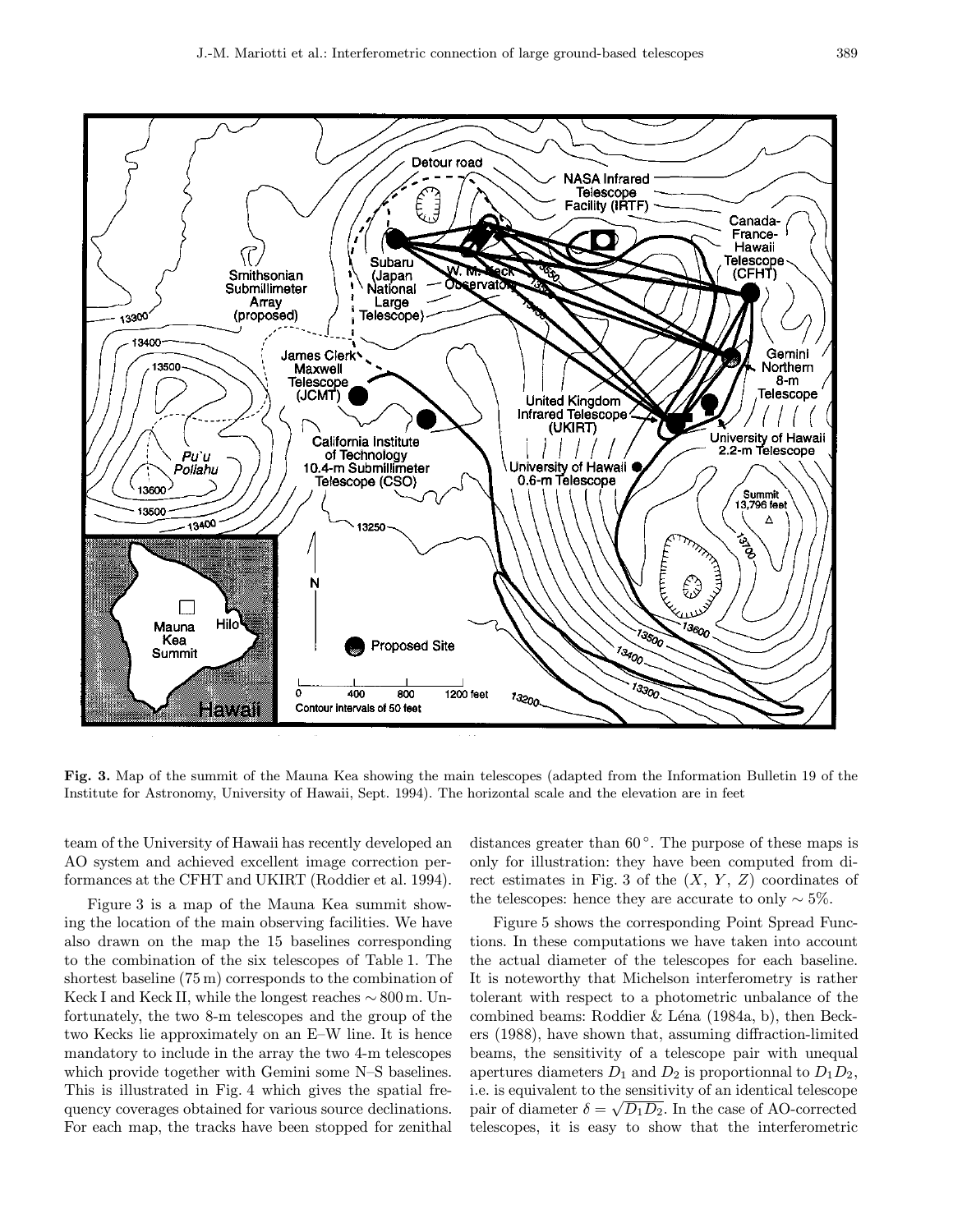



Fig. 4. Spatial frequency coverages for the interferometric combination of the six largest telescopes of Mauna Kea and various source declinations. The scales are in meters

Fig. 5. Point Spread Functions corresponding to the  $(u, v)$ coverages of Fig. 4 (in log scale)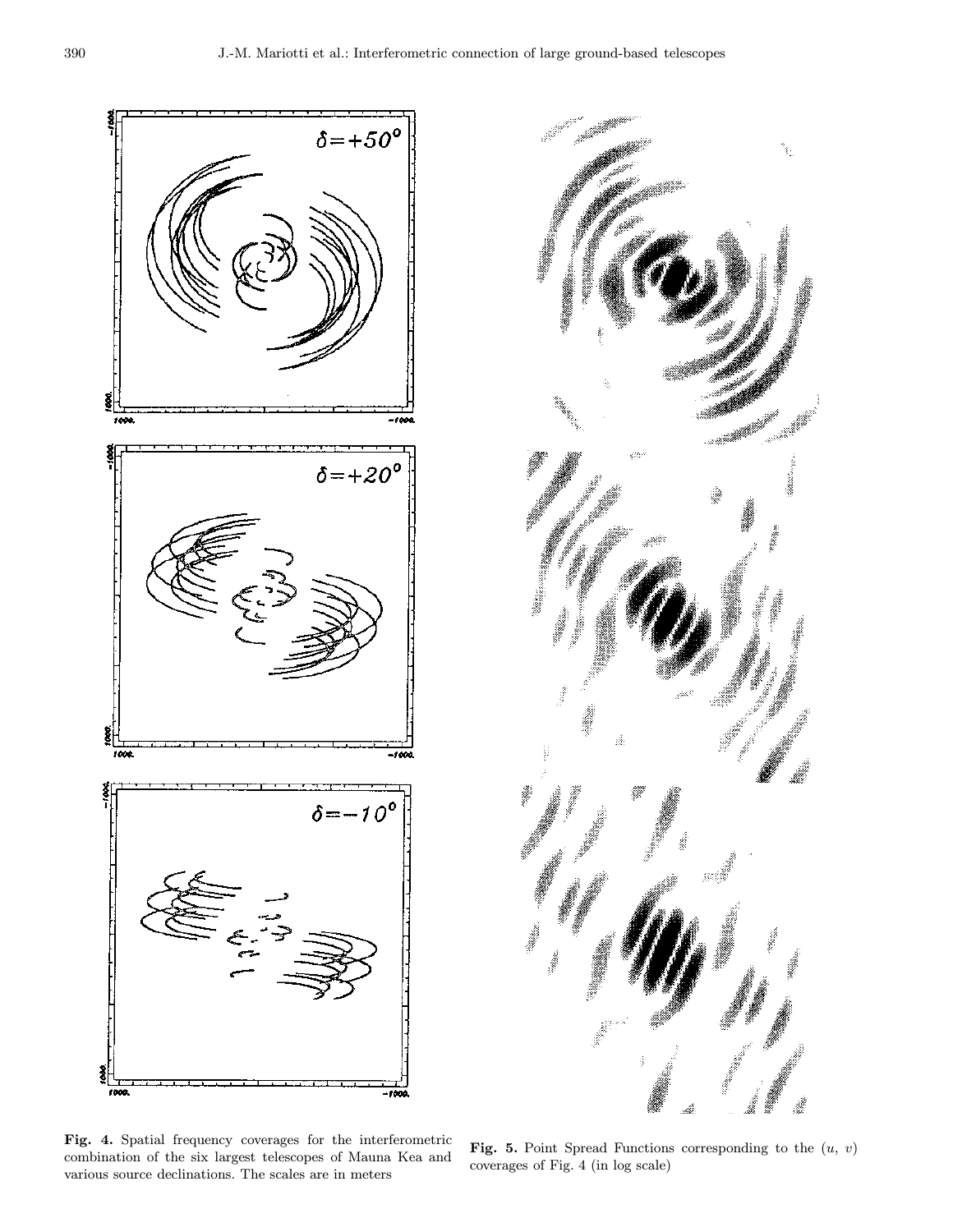

**Fig. 6.** Relative delays w corresponding to the  $(u, v)$  coverages of Fig. 4

signal is proportionnal to  $\sqrt{S_1S_2}D_1D_2$ , where the subscripts refer to the telescopes of unequal size. Now, for identical conditions of turbulence, the dependency of  $S$ on  $D$  is not obvious: if we assume that the  $AO$  systems are dimensioned with respect to the wavefront (i.e., same spatial sampling or, the greater the telescope, the greater the number of degrees of freedom), and optimal correcting conditions (i.e., infinite bandpass, no wavefront analysis noise), then the residual wavefront phase variance after

correction  $\sigma_{\phi}^2$  can be assumed to be the same for all the telescopes. It also means that the 'coherent energy' as defined by Conan (1994)  $E_c \simeq \exp{-\sigma_{\phi}^2}$  is independent of the telescope diameter D. For reasonnable conditions of correction, say  $S \sim 0.2$ , we can use the approximation  $E_c \simeq \mathcal{S}$ . Hence, in such conditions, the conclusion reached by Beckers (1988) would also hold: for instance, combining one of the Keck telescopes with the CFHT yields an effective interferometric aperture of  $2 \times 6$  m. In practice, one should take into account the real experimental conditions: for instance, for photon-starved wavefront analysis, the large telescopes are favoured since their estimation of the low orders of aberration benefits from the larger collecting area. On the other hand, it is likely that smaller telescopes will be equipped with AO-systems somewhat over-dimensioned with respect to the larger ones. Only numerical simulations can tell if these effects will compensate each other or not. For the computations leading to Fig. 5 we have assumed  $\delta = \sqrt{D_1 D_2}$ .

Finally, Fig.  $6$  illustrates the delays  $w$  between all the telescope pairs of the array for the several source declinations. The maximum total delay is about 1200 m. But it is easy to switch, when  $w = 0$ , the two fiber outputs between the continuous and incremental delay lines. This allows to use twice a shorter delay line. Finally, the required stroke for the incremental delay line is 300 m, or 150 m if a double-pass is used. This is about the length of the VLTI delay lines tunnel (Faucherre 1991), but we again emphasize that the incremental concept described above requires far less room and far less mechanical precision than the classical solution.

### 5. Conclusions

The development of adaptive optics opens the way to high sensitivity interferometric observations by coherent coupling of large telescopes. We have shown that on-going progress in the field of guided optics will allow to link isolated telescopes on the same site, provided that these telescopes are corrected by adaptive optics. Our proposal does not result in heavy investments in order to implement this interferometric mode: the most demanding, and probably quite expensive, constraint would be to build on the site a few hundred meters long tunnel to protect the incremental delay lines and a laboratory for the coherent focus environment.

Yet, a research and development program should be actively started in the field of guided optics in order to improve or to build prototypes of crucial components. We emphasize three of them:

– null-dispersion fibers have been produced for wavelength domains relevant to the telecommunication problem. It remains to extend this concept to other domains, in particular the near-IR. If these components can be manufactured, they would allow to adopt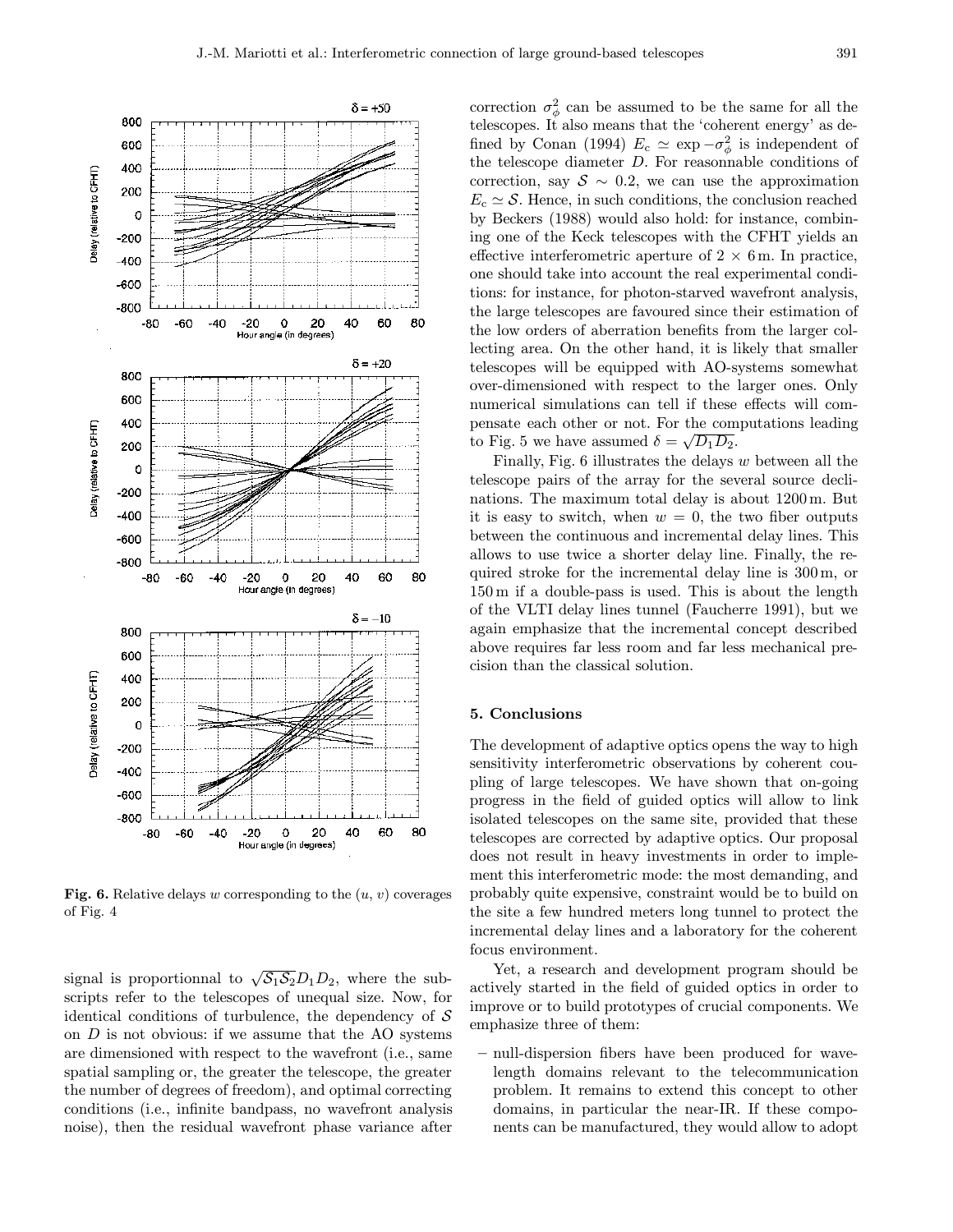a guided-optics solution for the continuous delay lines. It is interesting to note that in this configuration none of the components of the interferometer will move during the observations.

- developing guided-optics solution for the thermal IR  $(4 \text{ to } 12 \mu \text{m})$  would allow to extend the scientific coverage of the interferometer. Technically, this domain is extremely interesting, since it corresponds to the best performances of adaptive optics correction. In particular, the isoplanatic angle, and consequently the sky coverage, will be large.
- low noise high quantum efficiency detectors will be mandatory to achieve the highest sensitivity of this interferometric mode. But of course, this point is not specific to fiber-linked interferometers.

The scientific potential of these giant interferometers is so exceptional that we believe that this will foster the collaboration of the teams managing the individual telescopes of the potential array. In particular, we emphasize that 'modest size' telescopes, e.g. 2 to 4-m class telescopes, should not be dismissed, since their coupling with larger ones is increasing the total number of baselines of the array with comparable sensitivities. This is in particular true if these baselines provide, as it is the case for the Mauna Kea array, complementary spatial frequency coverages. Also, it will be far less demanding to demonstrate the feasibility of this technique and to show its scientific value by starting to couple the less over-subscribed telescopes of the site.

Finally, it could be suggested that the precise location of a new telescope project for those large observatories should be examined with respect to a possible optimisation of the  $(u, v)$  plane coverages.

Acknowledgements. This work has been supported by the CNES and the CNRS through its ULTIMATECH programme. It is also a pleasure to thank G. Mazé (Le Verre Fluoré) for his constant support and Jean-Pierre Véran for technical assistance.

#### References

- Agabi A., Borgnino J., Martin F., Tokovinin A., Ziad A., 1995, A&A (in press)
- Alloin D., Mariotti J.-M., 1993, Proceedings of the NATO ASI "Adaptive optics for astronomy", Cargèse (Corsica), Series C: Vol. 423. Kluwer Academic Publishers
- Bally J., 1993, "The cold universe", XIIIth Moriond astrophysics meetings. In: Montmerle T., Lada C.J., Mirabel I.F., Trân Thanh Vân J. (eds.), Les Arcs (France), 13-20 March 1993
- Beckers J.M., 1988, Proceedings of the NATO ASI "Diffraction-limited imaging with very large telescopes". In: Alloin D., Mariotti J.-M. (eds.), Cargèse (Corsica), Ser. C: Vol. 274. Kluwer Academic Publishers

Beckers J.M., 1992, Exp. Astron. 2, 57

Bourlon P., Ducros T., Faucherre M., 1991, "High-resolution imaging by interferometry II". In: Beckers J. & Merkle F. (eds.), Garching (Germany), p. 1215

- Brault J.W., in: "High resolution in astronomy", 15th advanced course of the Swiss Society of Astrophysics and Astronomy, Saas-Fee (Switzerland)
- Chalabaev A., in: ESO workshop on "Science with the VLT", Garching (Germany), June 1994
- Conan J.-M., 1994, PhD thesis, Université Paris 11
- Coudé du Foresto V., 1994, PhD thesis, Université Paris 7 Denis Diderot
- Coudé du Foresto V., Hubin N., 1995 (in preparation)
- Coudé du Foresto V., Ridgway S., 1991, "High-resolution imaging by interferometry II". In: Beckers J. & Merkle F. (eds.), Garching (Germany), p. 731
- Coudé du Foresto V., Perrin G., Boccas M., 1995, A&A 293, 278
- Dyck H.M., Kibblewhite E.J., 1986, PASP 98, 260
- Eckart A., Genzel R., Hofmann R., Sams B.J., Tacconi-Garman L.E., 1993, ApJ 407, L77
- ESO VLT Report No. 59: "The VLT Interferometer", 1989
- ESO VLT Report No. 65: "Coherent combined instrumentation for the VLT Interferometer", 1992
- Faucherre M., 1991, "High-resolution imaging by interferometry II". In: Beckers J.M. & Merkle F. (eds.), Garching bei München (Germany), p. 1179
- Froehly C., 1981, ESO Conf. on "Scientific Importance of High Angular Resolution at Infrared and Optical Wavelengths". In: Ulrich M.H. & Kjär K. (eds.), Garching (Germany), p. 285
- Greenaway A., 1992, ESA workshop on "Targets for Space-Based Interferometry". In: Volonté S. (ed.), Beaulieu (France), p. 43
- Grundmann W.A., Odgers G.J., Richardson E.H., 1981, ESO Conf. on "Scientific Importance of High Angular Resolution at Infrared and Optical Wavelengths". In: Ulrich M.H. & Kjär K. (eds.), Garching (Germany), p. 253
- Jenkins R.M., Devereux R.W.J., Heaton J.M., 1992, Opt. Lett. 17, 991
- Lafon J.-P.J., 1994, in: ESO workshop on "Science with the VLT", Garching (Germany), June 1994
- Lagage P.-O., Pantin E., 1994, Nat 369, 628
- Lecavelier des Etangs A., Deleuil M., Vidal-Madjar A., Ferlet R., Nitschelm C., Nicolet B., Lagrange-Henry A.-M., 1995, A&A (submitted)
- Léna P., Ridgway S.T., Mariotti J.-M., 1988, "High-resolution imaging by interferometry". In: Merkle F. (ed.), Garching (Germany), p. 1039
- Mariotti J.-M. 1993, see Alloin & Mariotti 1993
- Mazé G., 1994 (private communication)
- Okamoto K., Edahiro T., Kawana A., Miya T., 1979, Electron. Lett. 15, 729-731
- Reynaud F., Alleman J.J., Connes P., 1992, Appl. Opt. 31, 3736
- Ridgway S.T., 1993, see Alloin & Mariotti 1993
- Rigaut F., Mariotti J.-M. (in preparation)
- Roddier F., 1981, Progr. Opt. XIX, 281–376
- Roddier F., Léna P., 1984a, J. Opt. 15, 171
- Roddier F., Léna P., 1984b, J. Opt. 15, 363
- Roddier F., Anuskiewicz J., Graves J.E., Northcott M.J., Roddier C., 1994, in: SPIE Conf. 2201 "Astronomical Telescopes and Instrumentation for the 21st century". In: Ealey M.A. & Merkle F. (eds.), Kona (Hawaii), p. 2